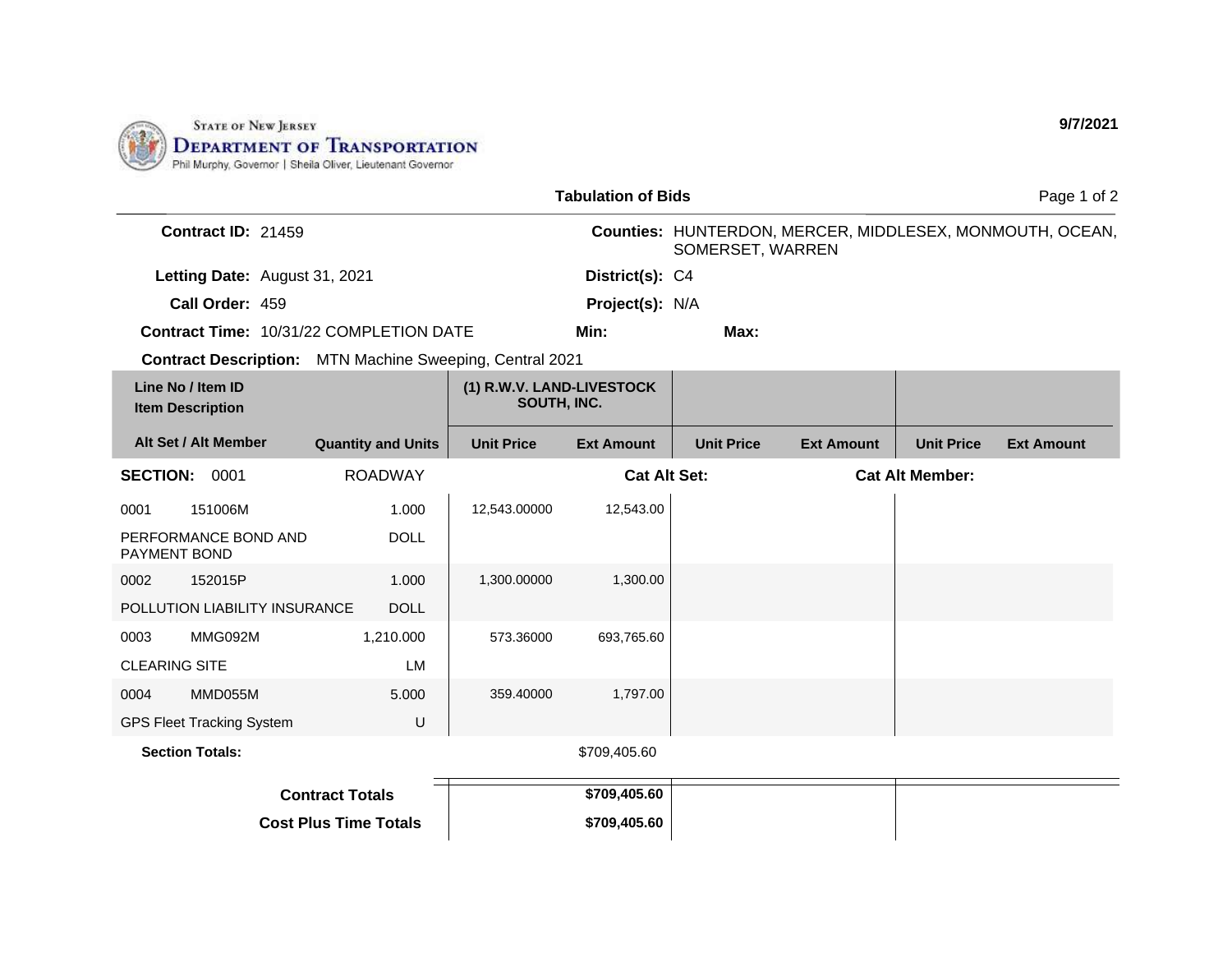

|                           |                                                                                                         | <b>Tabulation of Bids</b> | Page 2 of 2                                                                  |
|---------------------------|---------------------------------------------------------------------------------------------------------|---------------------------|------------------------------------------------------------------------------|
| <b>Contract ID: 21459</b> |                                                                                                         |                           | Counties: HUNTERDON, MERCER, MIDDLESEX, MONMOUTH, OCEAN,<br>SOMERSET, WARREN |
|                           | Letting Date: August 31, 2021                                                                           | District(s): C4           |                                                                              |
| Call Order: 459           |                                                                                                         | Project(s): N/A           |                                                                              |
|                           | <b>Contract Time: 10/31/22 COMPLETION DATE</b>                                                          | Min:                      | Max:                                                                         |
|                           | <b>Contract Description:</b> MTN Machine Sweeping, Central 2021<br>() indicates item is bid as Lump Sum |                           |                                                                              |